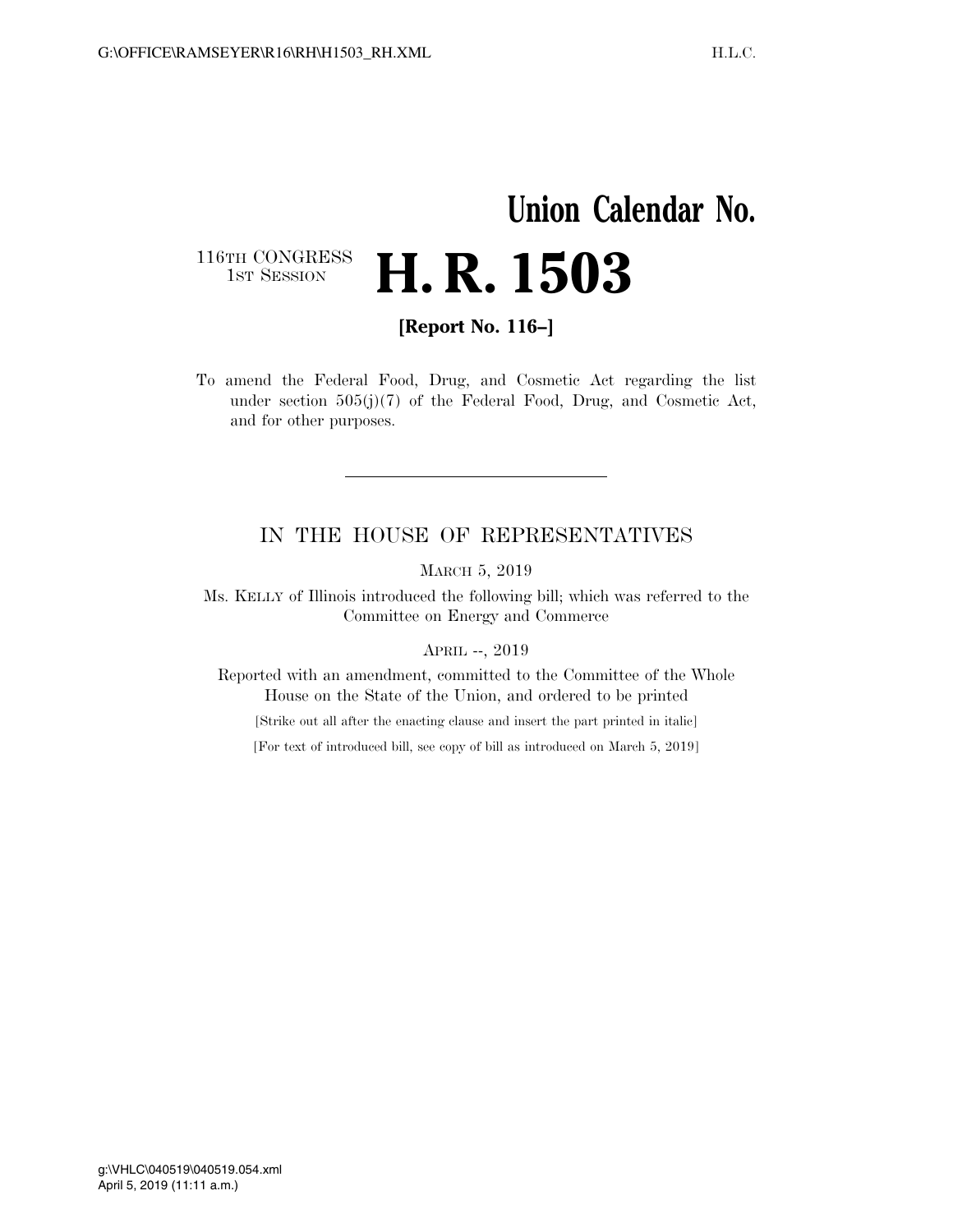## **A BILL**

To amend the Federal Food, Drug, and Cosmetic Act regarding the list under section  $505(j)(7)$  of the Federal Food, Drug, and Cosmetic Act, and for other purposes.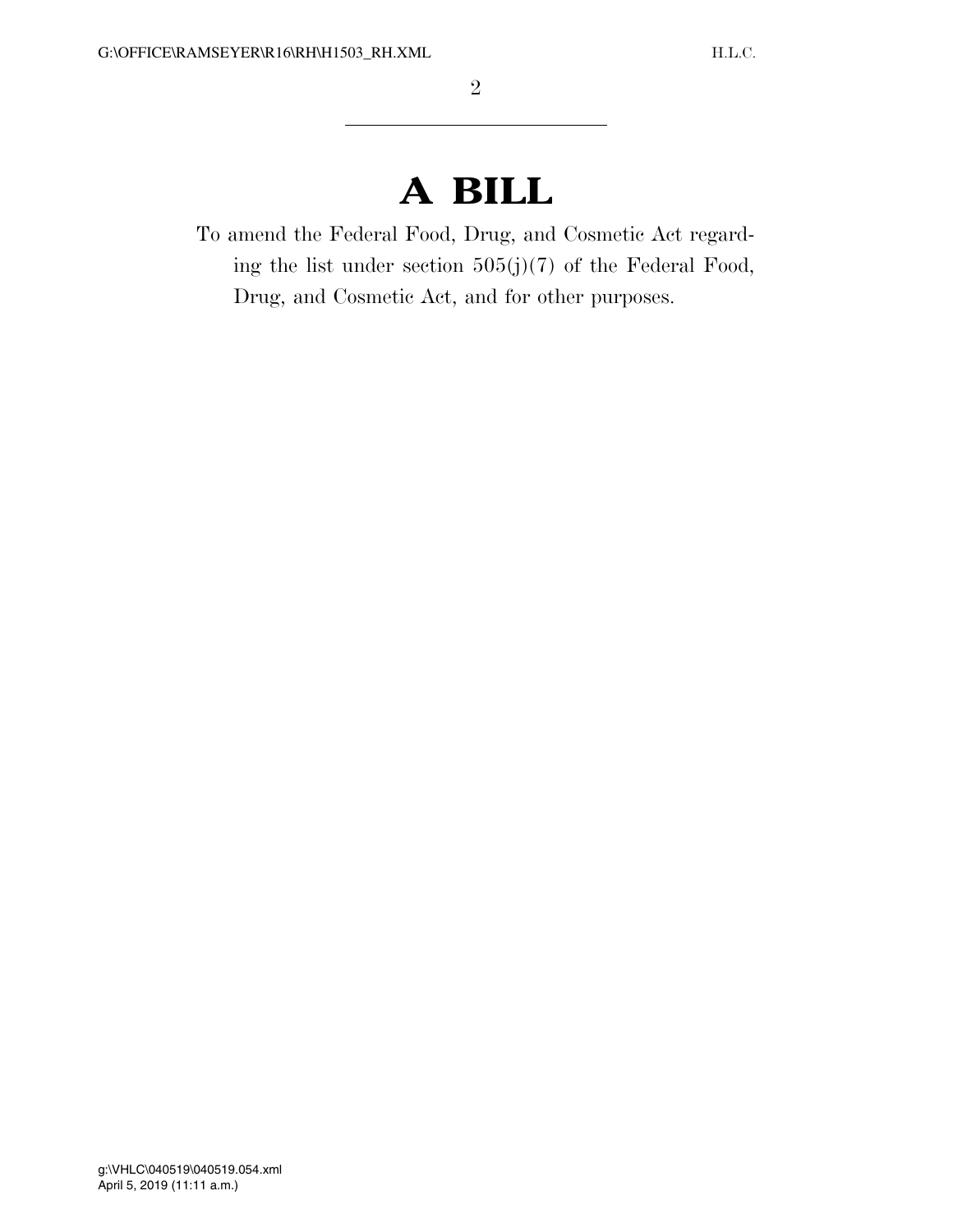*Be it enacted by the Senate and House of Representa- tives of the United States of America in Congress assembled, SECTION 1. SHORT TITLE.* 

 *This Act may be cited as the ''Orange Book Trans-parency Act of 2019''.* 

## *SEC. 2. ORANGE BOOK.*

 *(a) SUBMISSION OF PATENT INFORMATION FOR BRAND NAME DRUGS.—Paragraph (1) of section 505(b) of the Fed- eral Food, Drug, and Cosmetic Act (21 U.S.C. 355(b)) is amended to read as follows:* 

 *''(b)(1) Any person may file with the Secretary an ap- plication with respect to any drug subject to the provisions of subsection (a). Such persons shall submit to the Secretary as part of the application—* 

 *''(A) full reports of investigations which have been made to show whether or not such drug is safe for use and whether such drug is effective in use;* 

 *''(B) a full list of the articles used as components of such drug;* 

 *''(C) a full statement of the composition of such drug;* 

 *''(D) a full description of the methods used in, and the facilities and controls used for, the manufac-ture, processing, and packing of such drug;*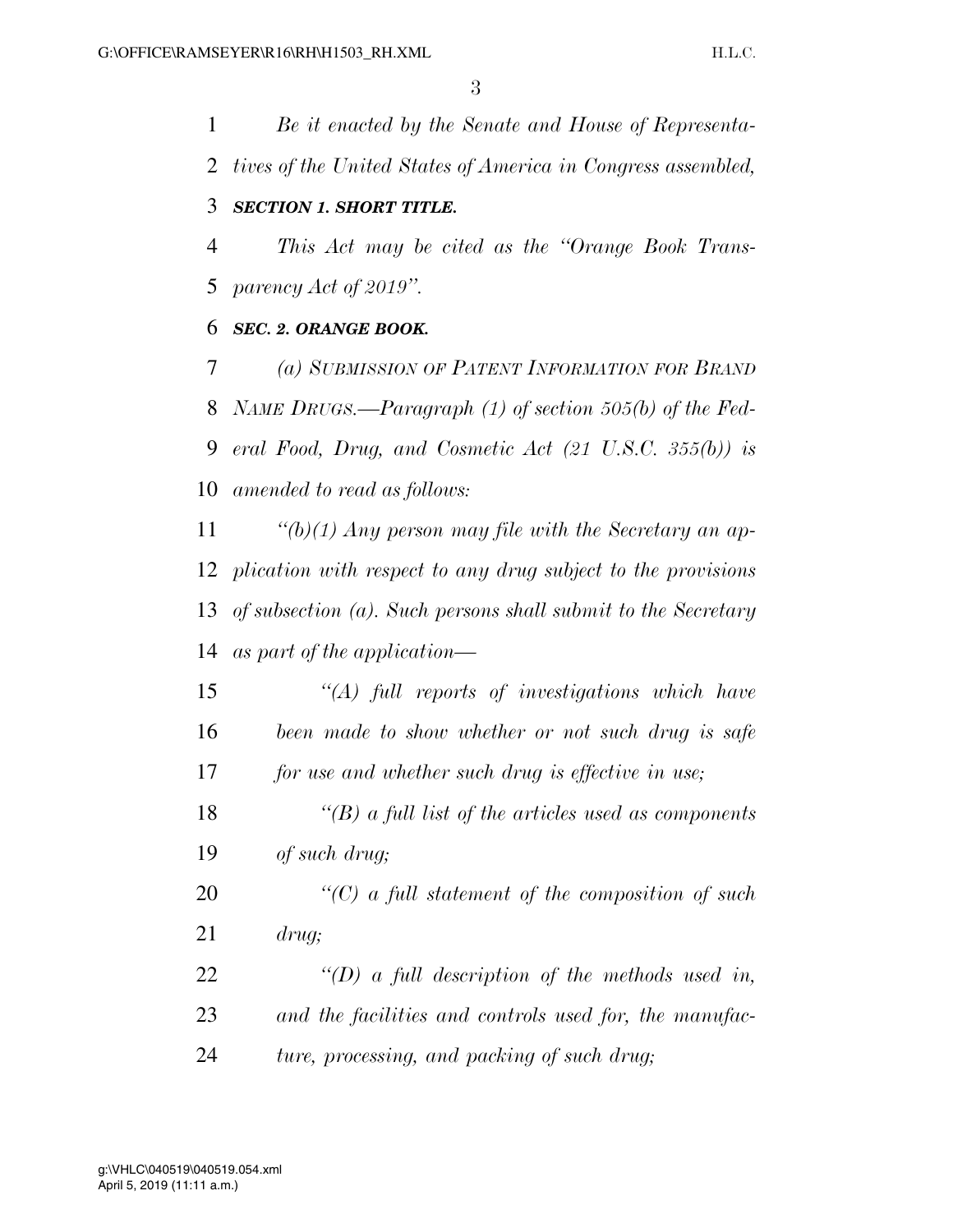| $\mathbf{1}$   | "(E) such samples of such drug and of the arti-        |
|----------------|--------------------------------------------------------|
| $\overline{2}$ | cles used as components thereof as the Secretary may   |
| 3              | require;                                               |
| $\overline{4}$ | $\lq\lq(F)$ specimens of the labeling proposed to be   |
| 5              | used for such drug;                                    |
| 6              | $\lq\lq G$ any assessments required under section      |
| 7              | $505B$ ; and                                           |
| 8              | $H$ ) patent information, with respect to each         |
| 9              | patent for which a claim of patent infringement could  |
| 10             | reasonably be asserted if a person not licensed by the |
| 11             | owner engaged in the manufacture, use, or sale of the  |
| 12             | drug, and consistent with the following requirements:  |
| 13             | "(i) The applicant shall file with the appli-          |
| 14             | cation the patent number and the expiration            |
| 15             | date of $-$                                            |
| 16             | "(I) any patent which claims the drug                  |
| 17             | for which the applicant submitted the appli-           |
| 18             | cation and is a drug substance (including              |
| 19             | active ingredient) patent or a drug product            |
| 20             | (including formulation and composition)                |
| 21             | patent; and                                            |
| 22             | $H(II)$ any patent which claims<br><i>the</i>          |
| 23             | method of using such drug.                             |
| 24             | "(ii) If an application is filed under this            |
| 25             | subsection for a drug and a patent of the type         |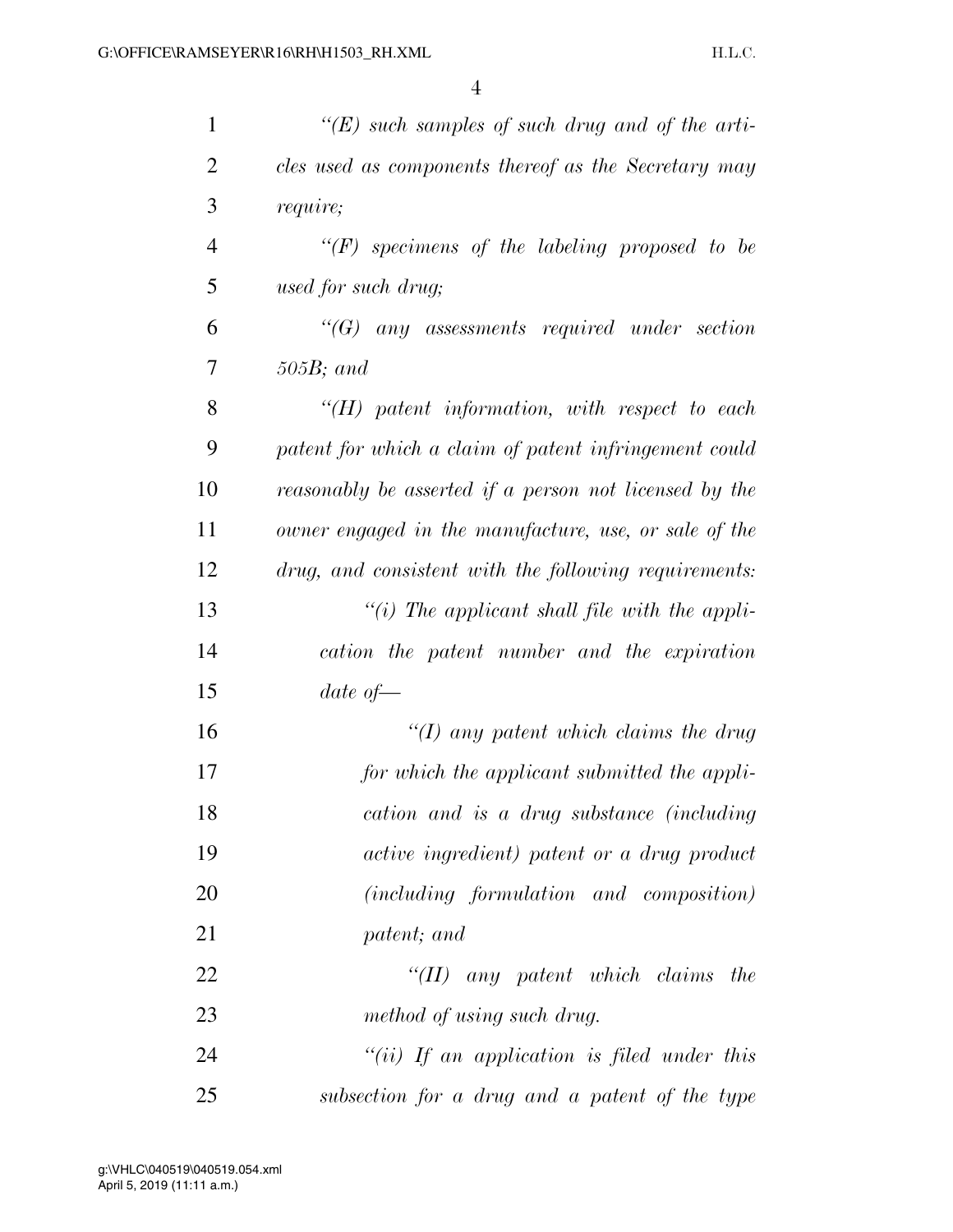*described in clause (i) which claims such drug or a method of using such drug is issued after the filing date but before approval of the applica- tion, the applicant shall amend the application to include such patent information.* 

 *Upon approval of the application, the Secretary shall pub- lish the information submitted under subparagraph (H). The Secretary shall, in consultation with the Director of the National Institutes of Health and with representatives of the drug manufacturing industry, review and develop guidance, as appropriate, on the inclusion of women and minorities in clinical trials required by subparagraph (A).''.* 

 *(b) CONFORMING CHANGES TO REQUIREMENTS FOR SUBSEQUENT SUBMISSION OF PATENT INFORMATION.— Section 505(c)(2) of the Federal Food, Drug, and Cosmetic Act (21 U.S.C. 355(j)(7)) is amended—* 

 *(1) by inserting after ''the patent number and the expiration date of any patent which'' the fol-lowing: ''fulfills the criteria in subsection (b) and'';* 

 *(2) by inserting after the first sentence the fol- lowing: ''Patent information that is not the type of patent information required by subsection (b) shall not be submitted.''; and*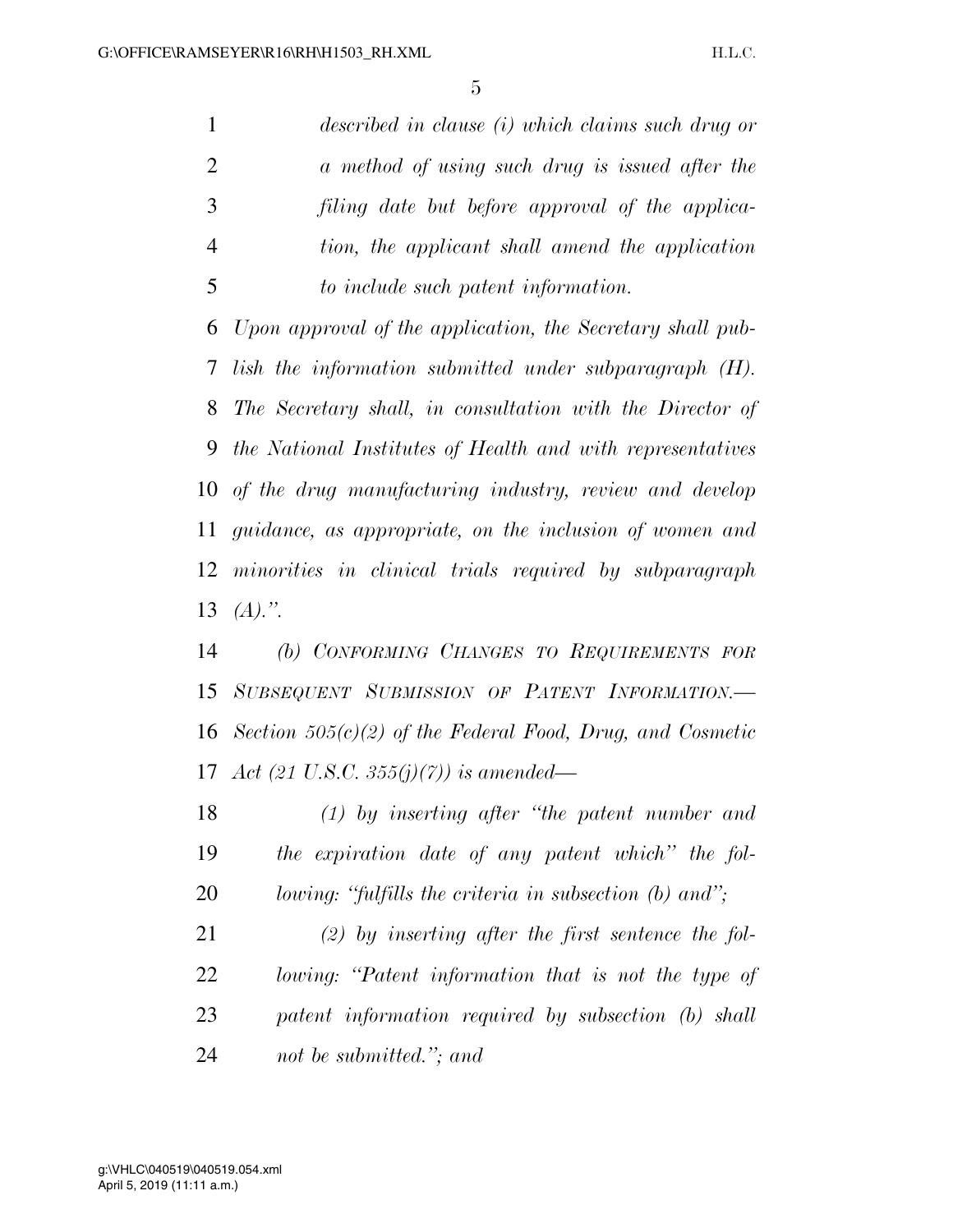| 1              | $(3)$ by inserting after "could not file patent in-          |
|----------------|--------------------------------------------------------------|
| $\overline{2}$ | formation under subsection (b) because no patent" the        |
| 3              | following: "of the type required to be submitted in          |
| $\overline{4}$ | subsection $(b)$ ".                                          |
| 5              | (c) LISTING OF EXCLUSIVITIES.—Subparagraph $(A)$ of          |
| 6              | section $505(j)(7)$ of the Federal Food, Drug, and Cosmetic  |
| 7              | Act (21 U.S.C. 355(j)(7)) is amended by adding at the end    |
| 8              | <i>the following:</i>                                        |
| 9              | "(iv) For each drug included on the list, the Secretary      |
| 10             | shall specify each exclusivity period that is applicable and |
| 11             | has not concluded under—                                     |
| 12             | $\lq (I)$ clause (ii), (iii), or (iv) of subsection          |
| 13             | $(c)(3)(E)$ of this section;                                 |
| 14             | "(II) clause (iv) or (v) of paragraph $(5)(B)$ of            |
| 15             | <i>this subsection;</i>                                      |
| 16             | "(III) clause (ii), (iii), or (iv) of paragraph              |
| 17             | $(5)(F)$ of this subsection;                                 |
| 18             | "(IV) section 505A;                                          |
| 19             | $\lq\lq(V)$ section 505E; or                                 |
| 20             | "(VI) section 527(a).".                                      |
| 21             | (d) REMOVAL OF INVALID PATENTS.—                             |
| 22             | (1) IN GENERAL.—Section $505(j)(7)$ of the Fed-              |
| 23             | eral Food, Drug, and Cosmetic Act (21 U.S.C.                 |
| 24             | $355(j)(7)$ ) is amended by adding at the end the fol-       |
| 25             | lowing:                                                      |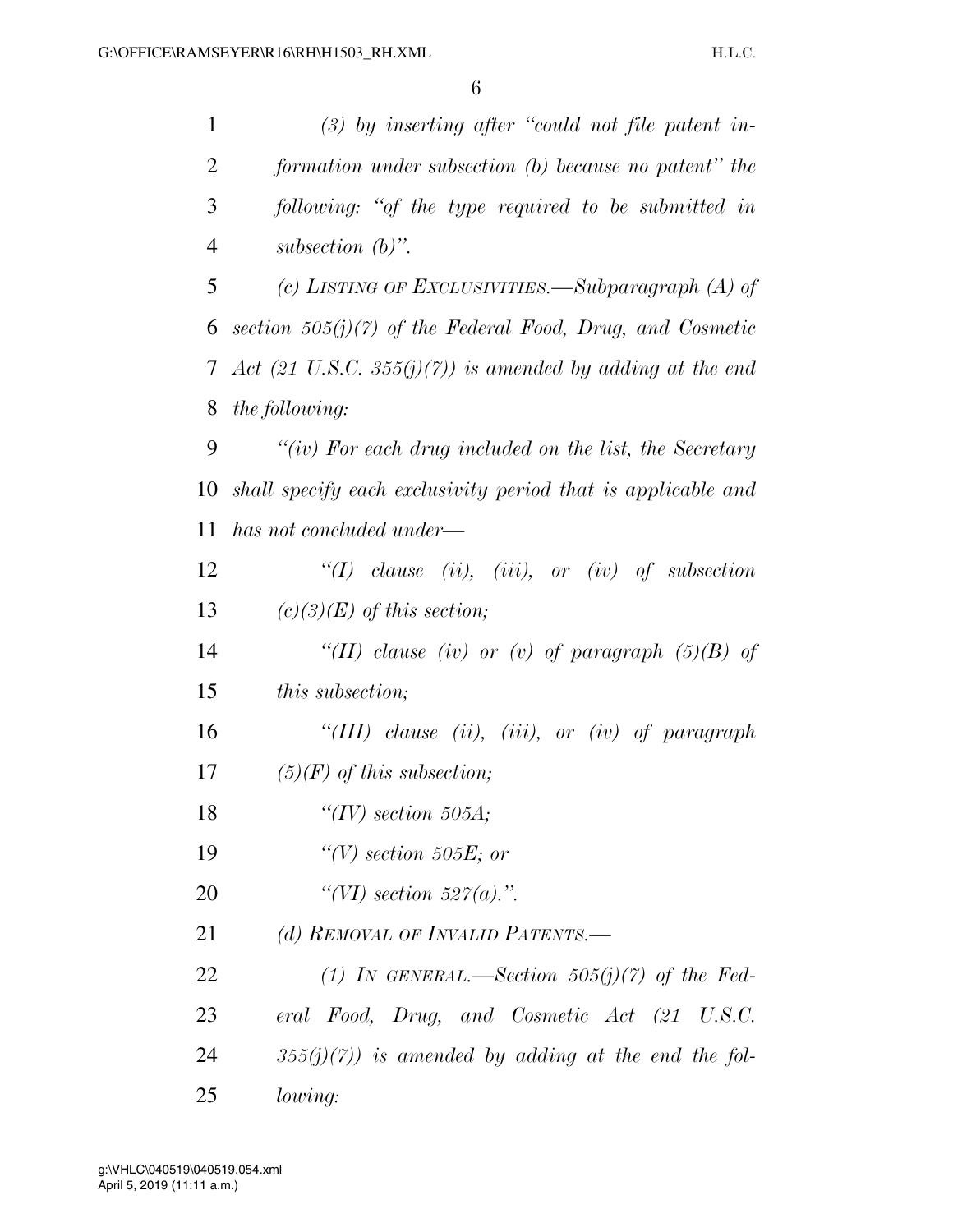*''(D)(i) The holder of an application approved under subsection (c) for a drug on the list shall notify within 14 days the Secretary in writing if either of the following oc-curs:* 

 *''(I) The Patent Trial and Appeals Board issues a decision from which no appeal has been or can be taken that a patent for such drug is invalid.* 

 *''(II) A court issues a decision from which no appeal has been or can be taken that a patent for such drug is invalid.* 

 *''(ii) The holder of an approved application shall in- clude in any notification under clause (i) a copy of the deci-sion described in subclause (I) or (II) of clause (i).* 

 *''(iii) The Secretary shall remove from the list any patent that is determined to be invalid in a decision de-scribed in subclause (I) or (II) of clause (i)—* 

*''(I) promptly; but* 

 *''(II) not before the expiration of any 180-day exclusivity period under paragraph (5)(B)(iv) that relies on a certification described in paragraph*   $(2)(A)(vii)(IV)$  that such patent was invalid.".

 *(2) APPLICABILITY.—Subparagraph (D) of sec- tion 505(j)(7) of the Federal Food, Drug, and Cos- metic Act (21 U.S.C. 355(j)(7)), as added by para-graph (1), applies only with respect to a decision de-*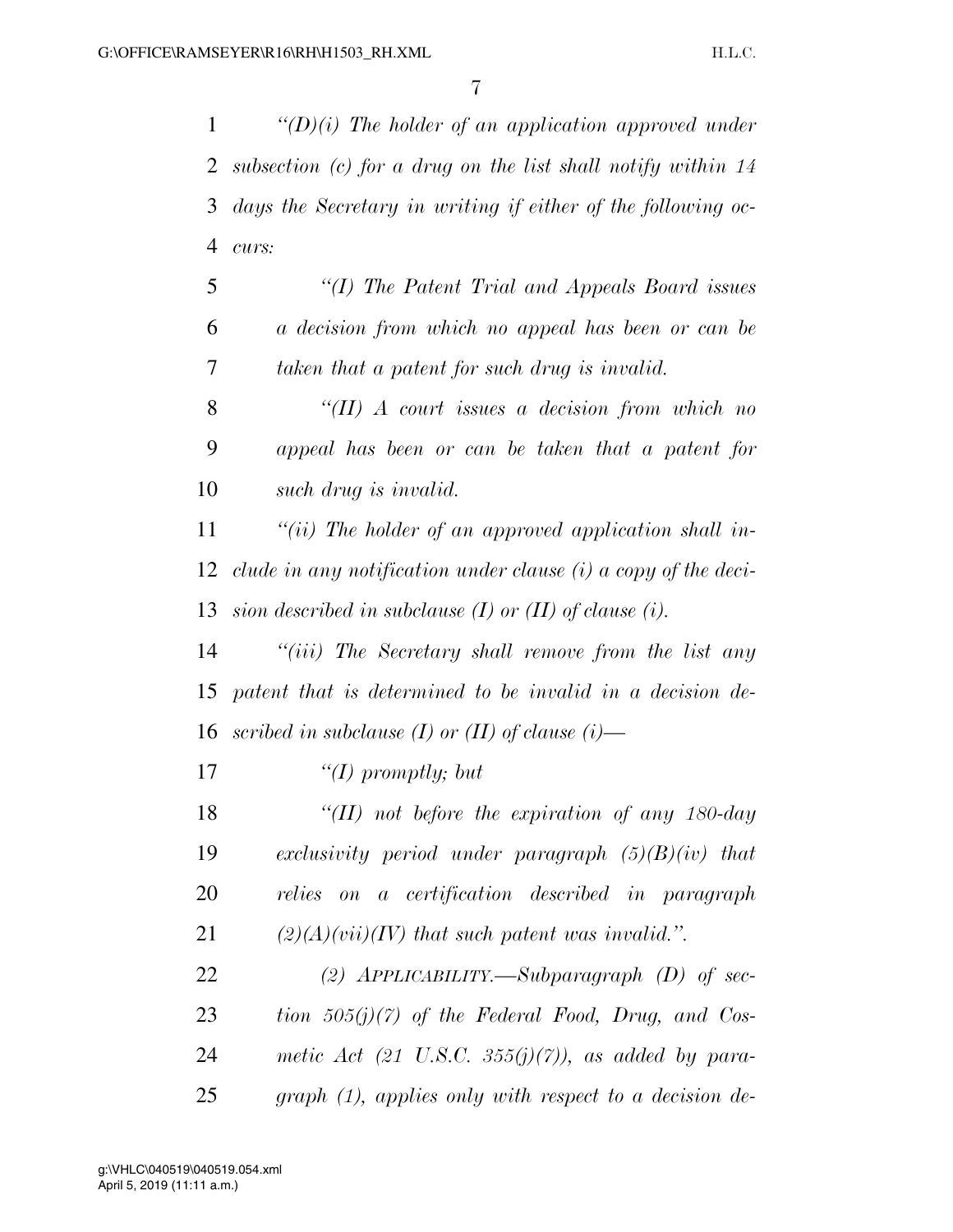*scribed in such subparagraph that is issued on or* 

 *after the date of enactment of this Act. (e) REVIEW AND REPORT.—Not later than one year after the date of enactment of this Act, the Secretary of Health and Human Services, acting through the Commis- sioner of Food and Drugs, shall— (1) solicit public comment regarding the types of patent information that should be included on the list under section 507(j)(7) of the Federal Food, Drug, and Cosmetic Act (21 U.S.C. 355(j)(7)); and (2) transmit to the Congress an evaluation of such comments, including any recommendations about the types of patent information that should be included on or removed from such list. SEC. 3. GAO REPORT TO CONGRESS. (a) IN GENERAL.—Not later than one year after the date of enactment of this Act, the Comptroller General of the United States (referred to in this section as the ''Comp- troller General'') shall submit to the Committee on Energy and Commerce of the House of Representatives a report on the patents included in the list published under section 505(j)(7) of the Federal Food, Drug and Cosmetic Act (21 U.S.C. 355(j)(7)), including an analysis and evaluation of the types of patents included in such list and the claims such patents make about the products they claim.*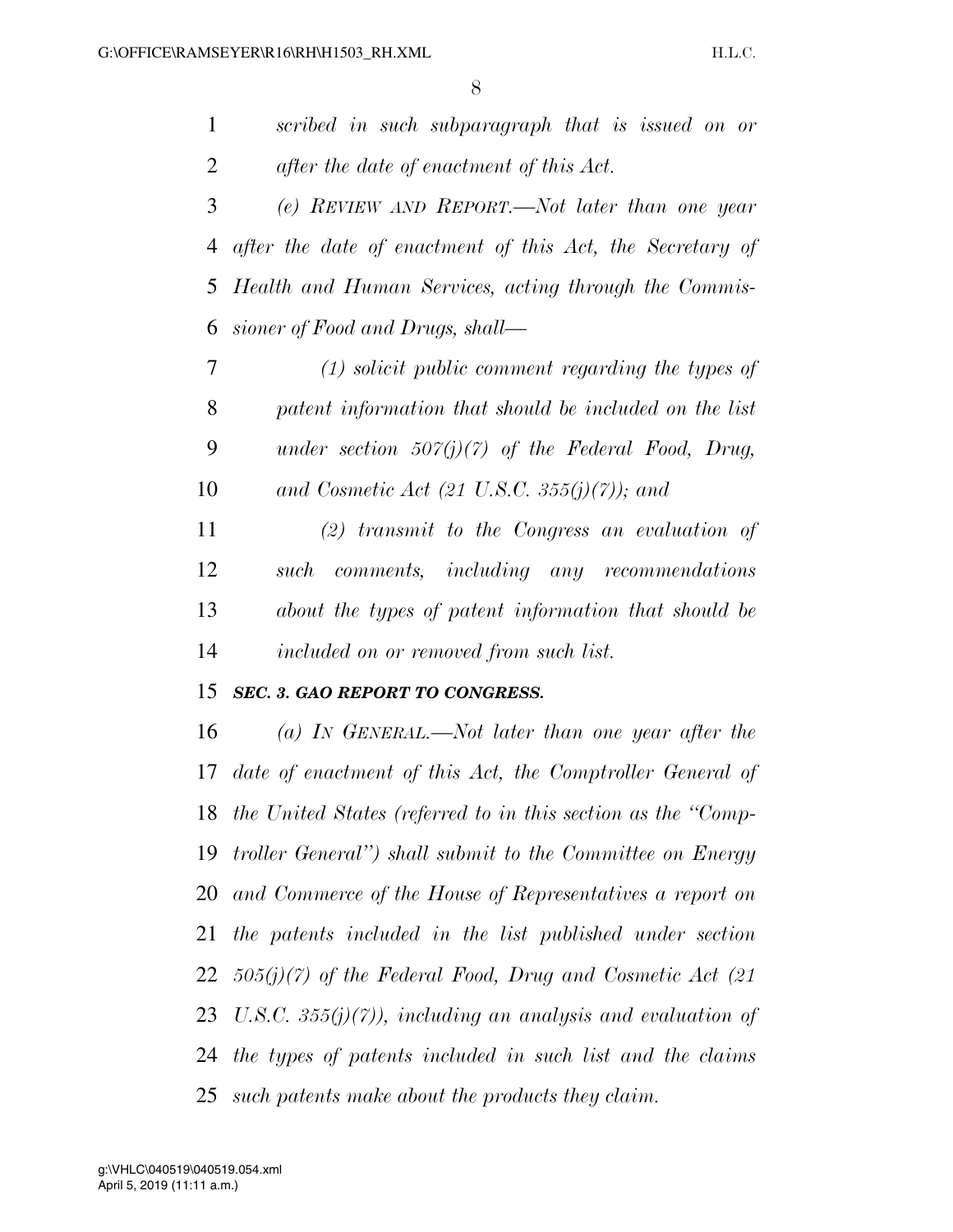*(b) CONTENTS.—The Comptroller General shall in-clude in the report under subsection (a)—* 

*(1) data on the number of—* 

| 4  | $(A)$ patents included in the list published        |
|----|-----------------------------------------------------|
| 5  | under paragraph $(7)$ of section 505(j) of the Fed- |
| 6  | eral Food, Drug and Cosmetic Act (21 U.S.C.         |
| 7  | $355(j)$ , that claim the active ingredient or for- |
| 8  | mulation of a drug in combination with a device     |
| 9  | that is used for delivery of the drug, together     |
| 10 | comprising the finished dosage form of the drug;    |
| 11 | and                                                 |

 *(B) claims in each patent that claim a de- vice that is used for the delivery of the drug, but do not claim such device in combination with an active ingredient or formulation of a drug;* 

 *(2) data on the date of inclusion in the list under paragraph (7) of such section 505(j) for all patents under such list, as compared to patents that claim a method of using the drug in combination with a device;* 

 *(3) an analysis regarding the impact of includ- ing on the list under paragraph (7) of such section 505(j) certain types of patent information for drug product applicants and approved application holders, including an analysis of whether—*